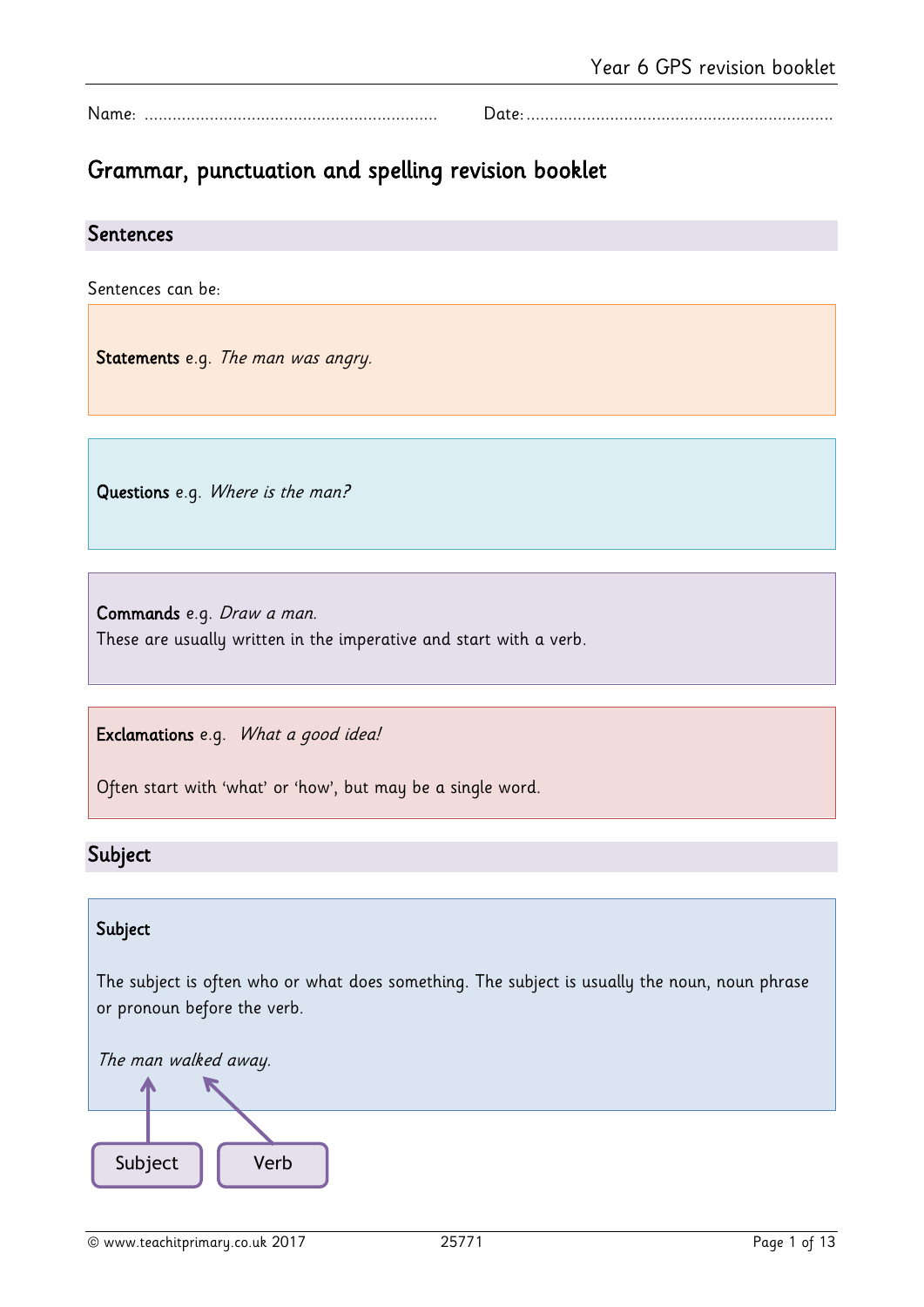# Phrases and Clauses

ſ I I Ņ

ſ I I Ņ

A phrase is a group of words that can be understood as a unit. There are:

Noun phrases e.g. 'my old chair' Adjectival phrases e.g. 'very bright'

Adverbial phrases e.g. 'extremely quickly'

Prepositional phrases e.g. 'across the playground'

A clause is a phrase which contains a subject and a verb.

E.g. He slept all night long.

A main clause is a clause which can be understood on its own.

E.g. The girl was upset.

A subordinate clause gives more meaning to the main clause. It cannot be used on its own and often starts with a conjunction.

E.g. Because she had lost her bag, the girl was upset.

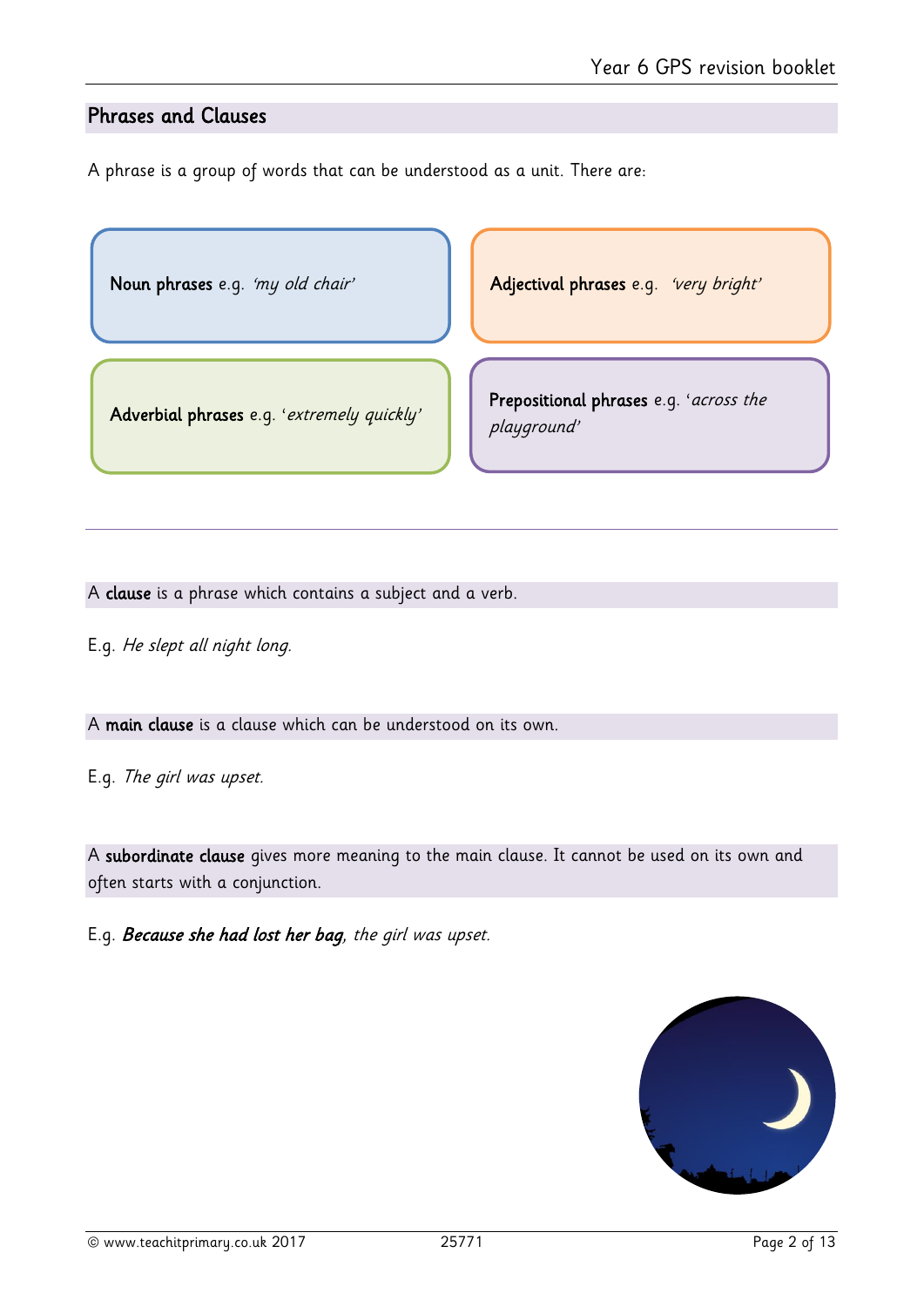# **Conjunctions**

Conjunctions link clauses and can also link words and phrases.

# Coordinating conjunctions

These are:

for, and, nor, but, or , yet, so.

Co-ordinating conjunctions link clauses that are of the same importance in a sentence.

He went to the door and opened it.

The monster was small yet scary.

#### Subordinating conjunctions

These include:

after, although, as, because, before, for, if, since, so, unless, when, whereas, whether, whilst, though, till, until.

A subordinating conjunction starts a subordinate clause. The subordinate clause is not as important as the main clause.

They can be use in the middle or at the beginning of a sentence.

Although he was tired, he worked all day.

He worked all day, although he was tired.

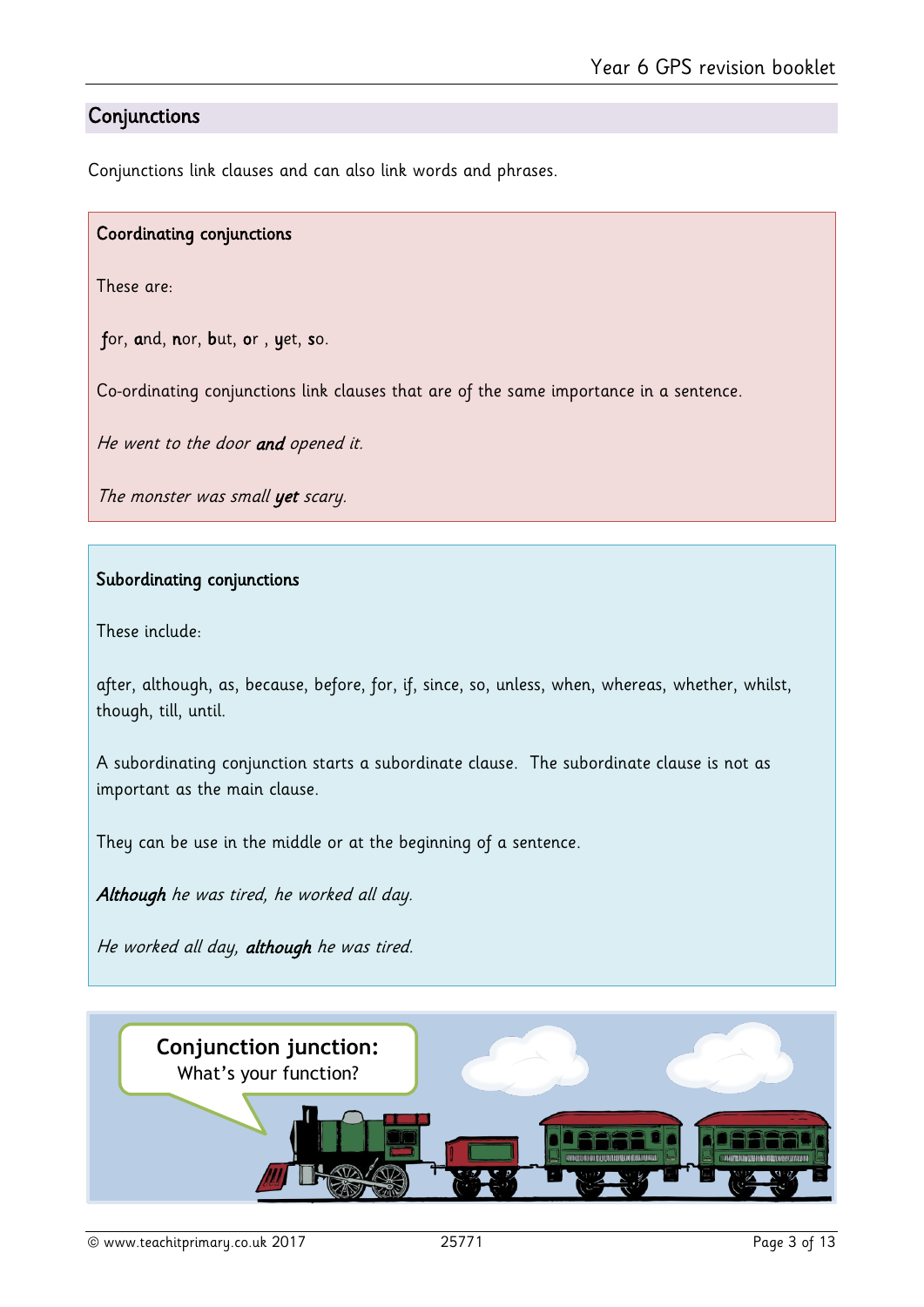# Relative Clauses

A relative clause is a special type of subordinate clause and begins with a relative pronoun.

The relative pronouns are: that, which, whose, whom, who

The horse, that is standing in the corner of the field, is mine.



These gloves, which were a gift, are very comfortable.



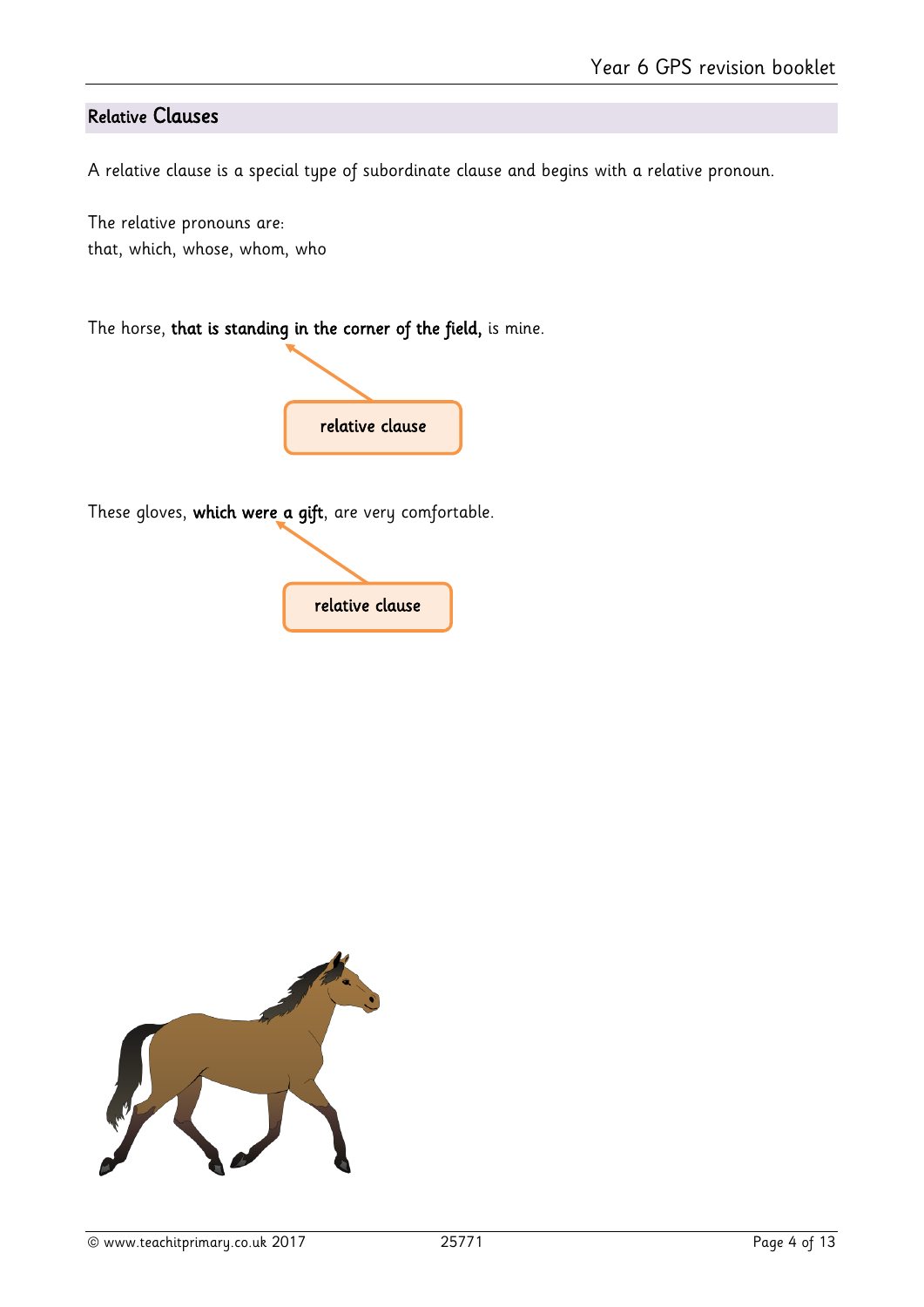#### Tenses

#### Present tense

Verbs in the present tense talk about the present and the future. John plays football The train leaves at four. The fireworks are starting tonight.

# Simple present tense

John plays. They play. He doesn't play.

#### Present progressive tense

The form used to describe an event that is happening now. John is playing. They are playing.

# Present perfect tense

The verb form used to describe an event that has happened and or is still happening now. John has played football and his kit is dirty. They have played football together for 2 years

# Present perfect progressive tense

The verb form used to describe an event that started happening in the past and is still happening now.

John has been playing football all afternoon.

# Past tense

Verbs in the past tense talk about the past, talk about imagined situations and make requests more polite e.g.

John played football. I wish the train left earlier. We were hoping that the fireworks would start.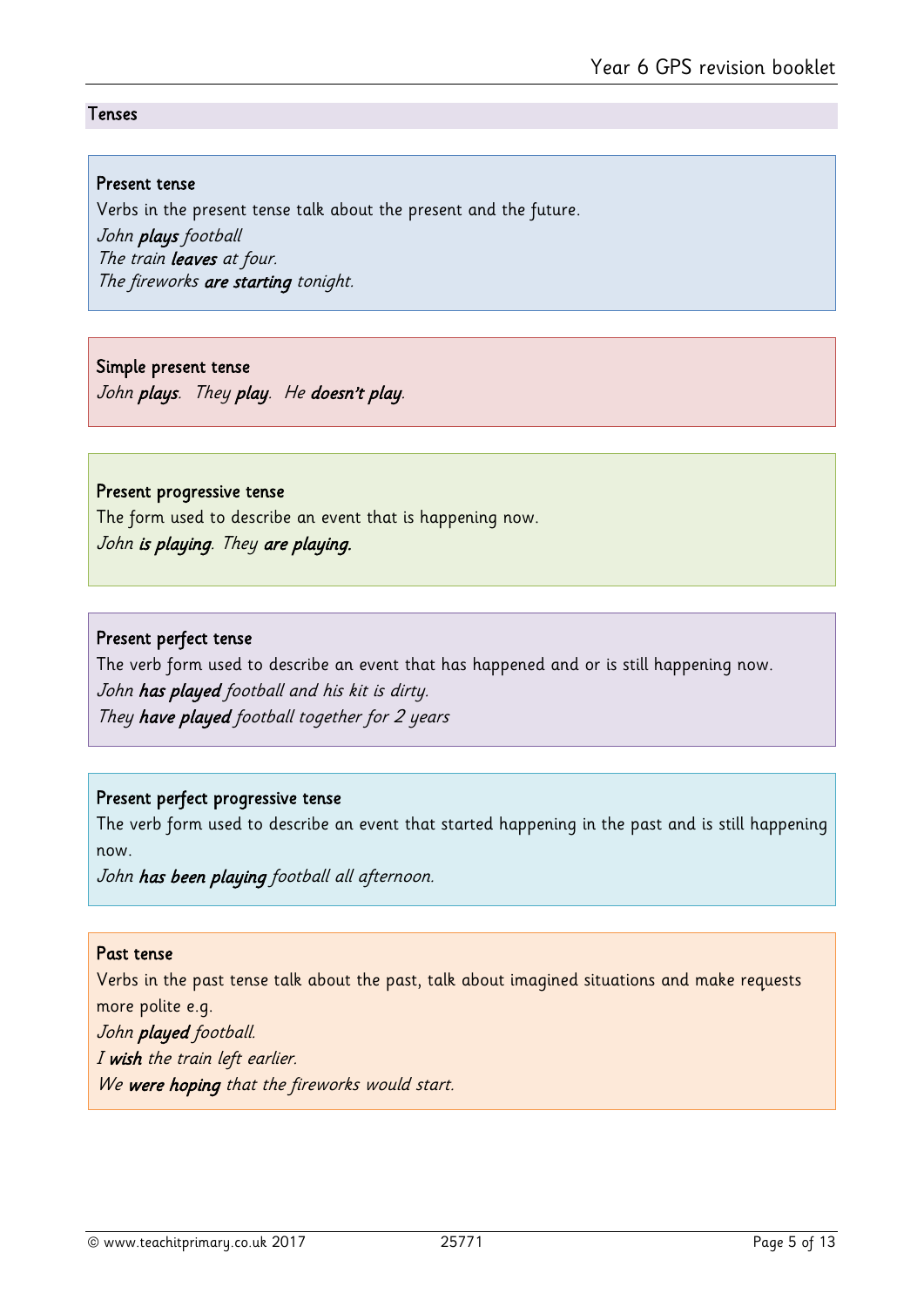### Simple past tense

The verb form used to describe an event that happened earlier or in the past and is now finished.

John played. They played. They did not play.

#### Past progressive tense

The verb form used to describe an event that was not finished when something else happened or something that continued for a period of time.

John was playing football when it started to rain. All morning, the children were playing football.

#### Past perfect tense

The verb form used to describe an event that happened before something else in the past or something that started in the past and was still happening later on.

John had played football in the morning and went swimming in the afternoon. They had played football together during the summer.

#### Past perfect progressive tense

The verb form used to describe an event that started happening in the past and was still happening later on.

John had been playing football all afternoon.

## Future Tense

Verbs in the future tense talk about what will or may happen in a future time.

John will play football this evening.

The train may leave on time.

He wants to go swimming.

They are about to ring the bell.

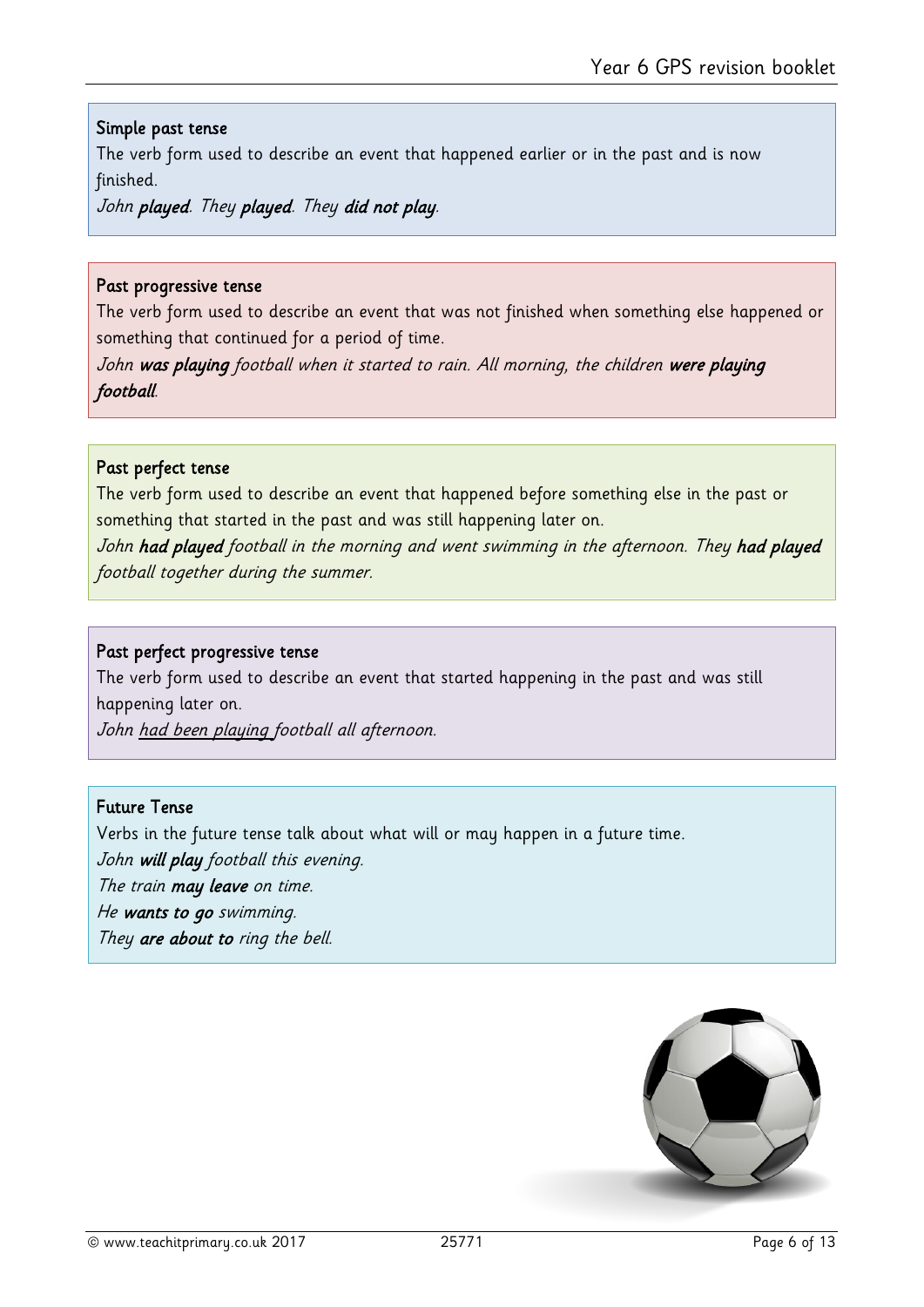# Infinitive

The infinitive form of a verb is its basic form e.g. walk, be, need

The infinitive often has 'to' in front of it. The girl waited for the class to be quiet.

The infinitive is also used after modal verbs. Flowers may need more water in hot weather.

#### Subjunctive

The subjunctive is a specific verb form. It used to express something that is wished for, suggested or commanded. The subjunctive is used after the following verbs:

| to advise (that)  | to ask (that)       |
|-------------------|---------------------|
| to command (that) | to demand (that)    |
| to desire (that)  | to insist (that)    |
| to propose (that) | to recommend (that) |
| to request (that) | to suggest (that)   |
| to urge (that)    | to pray (that)      |

These sentences contain subjunctives:

The school requests that blazers be worn at all times. If the children were older, they could walk home alone*.* She insisted that John come to the party.

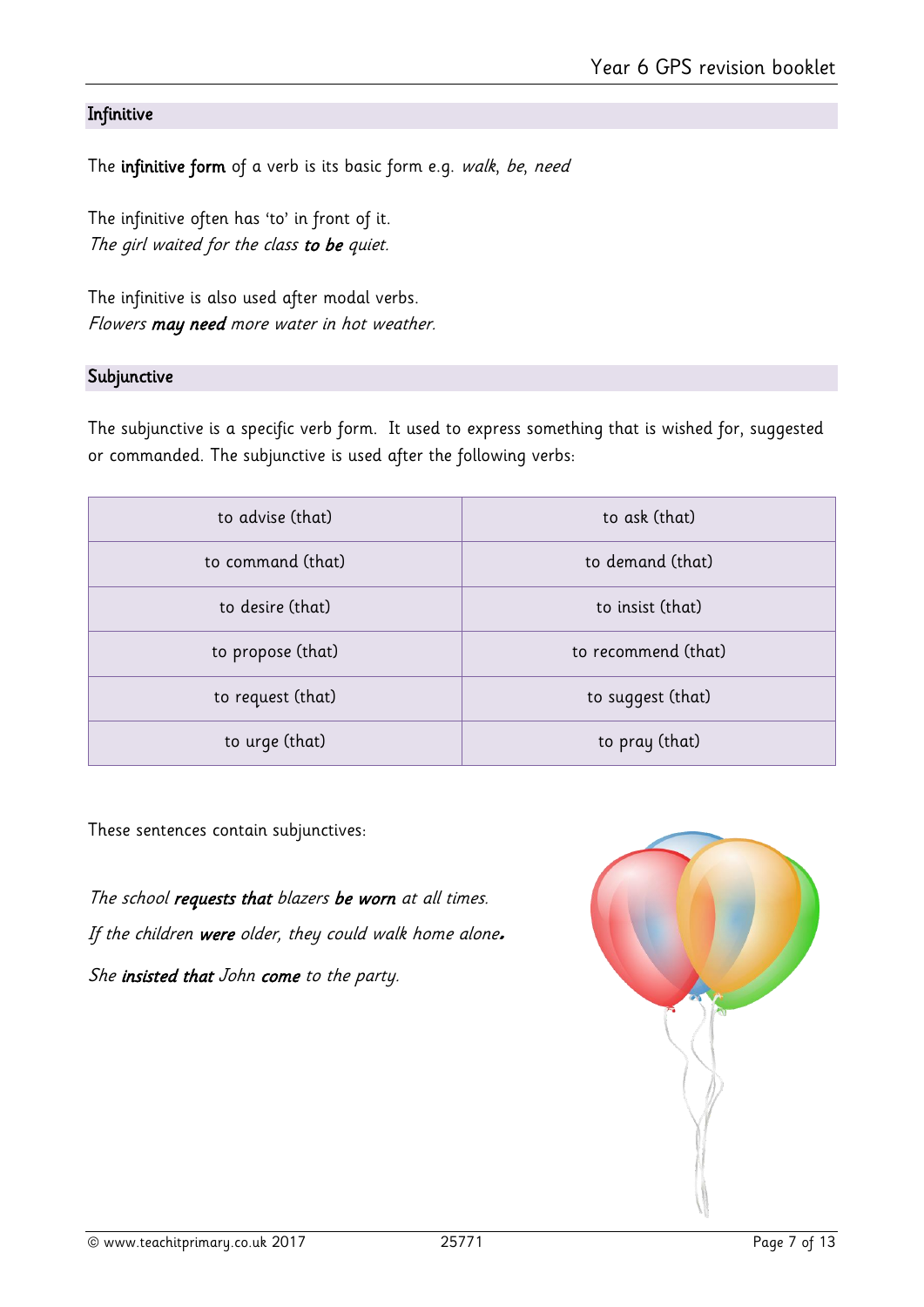### Active and Passive Voice

Often verbs can be either active or passive.

# Active Voice:

The subject is often who or what does something. This sentence has an active verb: The boy broke the window.

# Passive Voice:

The subject is the person or thing that would be the object in an active sentence. The focus is on what happened, instead of who does something. These sentences have a passive verb:

The window was broken by the boy. The doors are opened at 8:45 am.

#### Nouns

# Common Nouns

These are the names of objects and things which are not specific, proper nouns, e.g. boy, day

# Proper Nouns

These are names of a specific person, place, time or organisation and always have a capital letter .e.g. Sunday, New York, Asda

# Abstract Nouns

These are things which cannot be physically touched or seen. They are the names of ideas or feelings e.g. anger, idea, suffering

# Collective Nouns

These refer to a group of people or animals. e.g. audience, crowd, herd, flock

# Countable Nouns

These can be counted and made into a plural (usually by adding –s) e.g. book, chair

# Non-countable Nouns

These cannot be counted and cannot be made plural e.g. bread, money, information

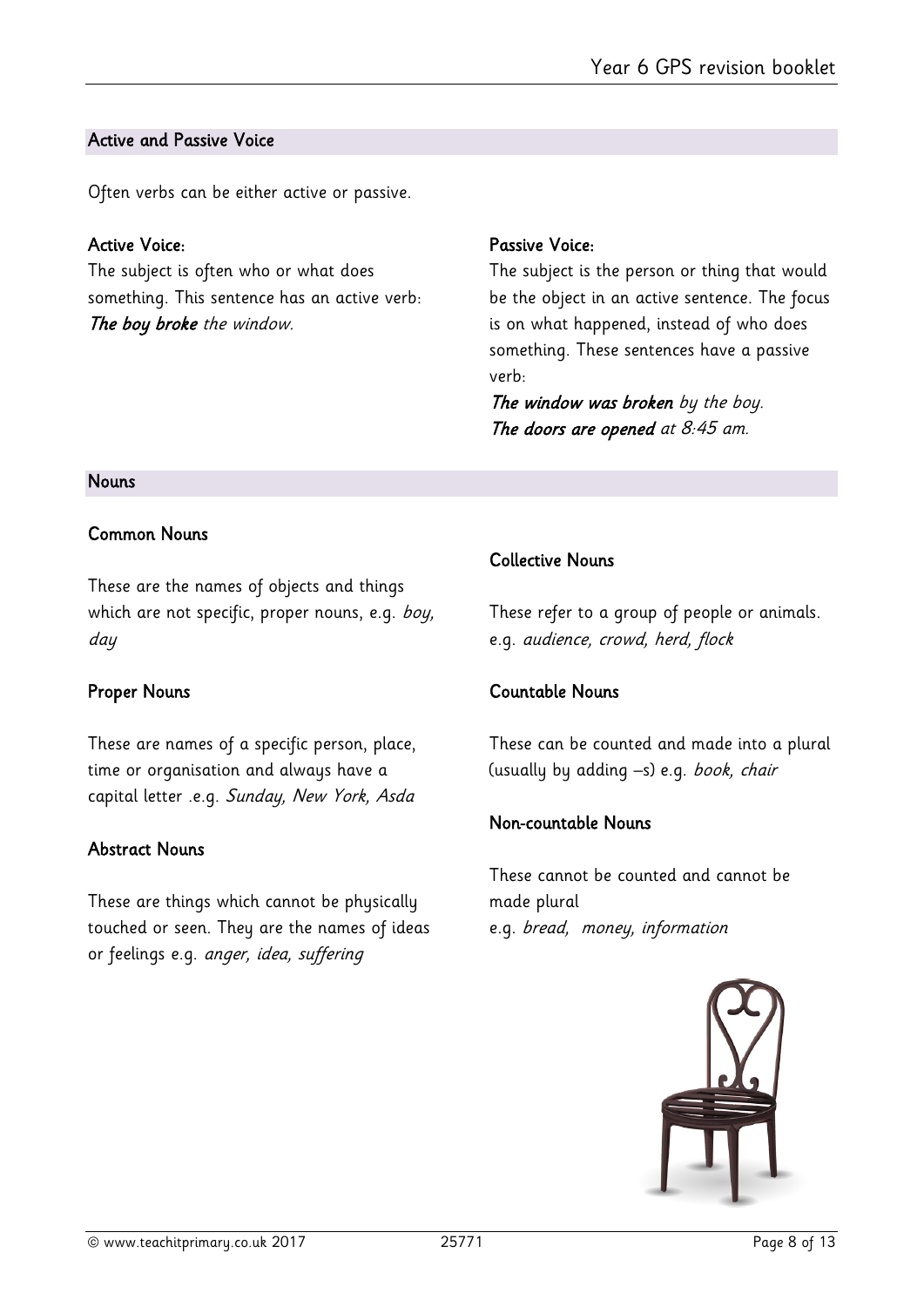# **Pronouns**

Pronouns are words which can be used instead of nouns and noun phrases. Examples include: me, herself, yours, this, who, everything.

#### Personal pronouns

These refer to people or things that have already been referred to. John was afraid of the dark until he got older

Most have different forms according to whether they are singular or plural, the subject or the object of a sentence.

|                    | Singular     | Plural |
|--------------------|--------------|--------|
| 1st person subject |              | we     |
| 1st person object  | me           | us     |
| 2nd person subject | you          | you    |
| 2nd person object  | you          | you    |
| 3rd person subject | he, she, it  | they   |
| 3rd person object  | him, her, it | them   |

#### Possessive pronouns

These tell you who owns the thing or who is involved in the action. James told the teacher that the shoes were his.

|            | Singular       | Plural |
|------------|----------------|--------|
| 1st person | mine           | ours   |
| 2nd person | yours          | yours  |
| 3rd person | his, hers, its | theirs |

#### Demonstrative pronouns

These are used to identify whether things are near or further away.

this that these those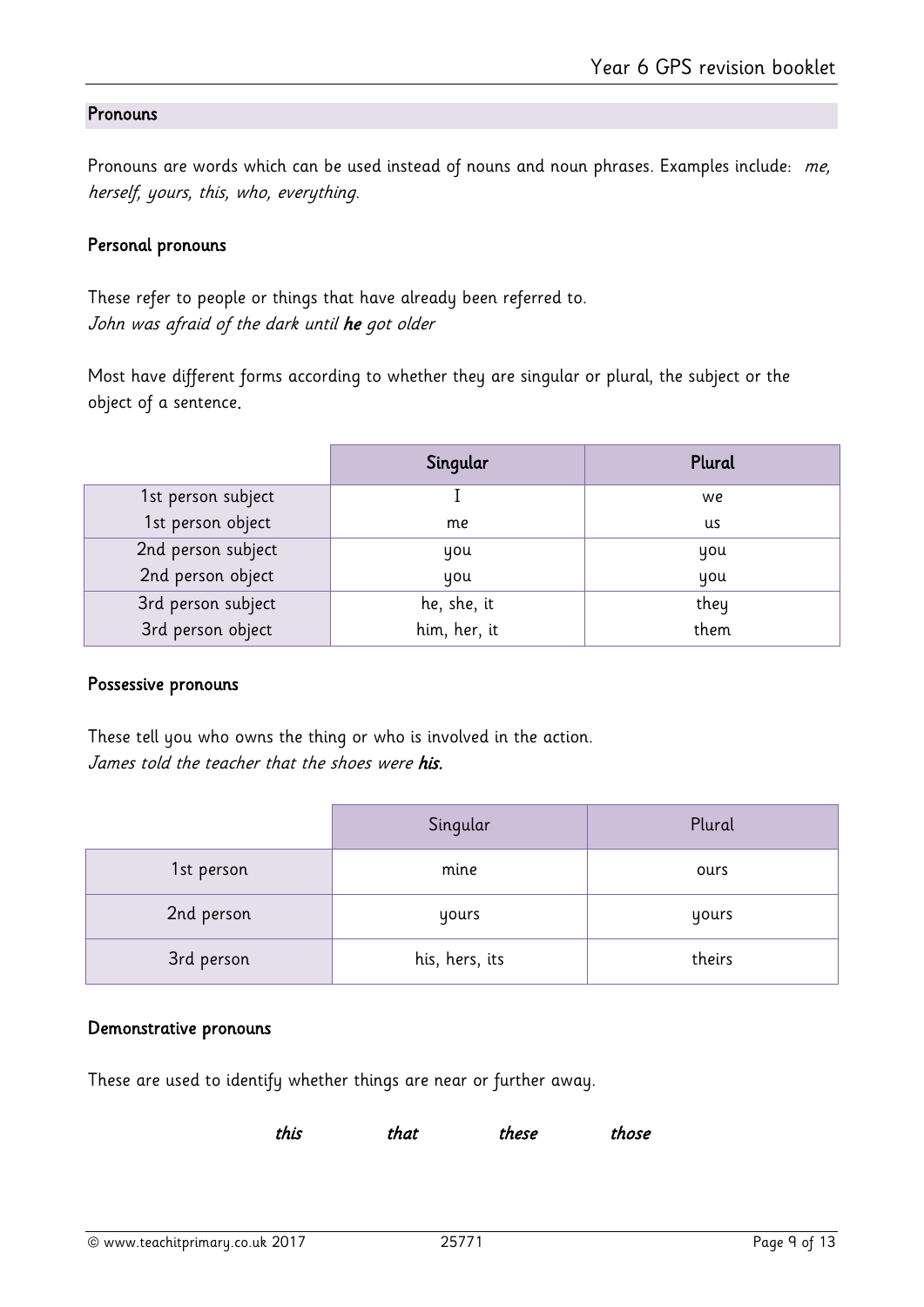## Speech

Direct speech is when you write the exact words that someone says. It is punctuated using inverted commas (speech marks).

"Can we go outside?" asked the children.

Reported (or indirect) speech is when the words that someone has spoken are reported. Inverted commas (speech marks) are not used.

The children asked if they could go outside.

#### Punctuation

Question mark (?) A question mark is used at the end of a sentence to show that it is a question. Are you being served?

Exclamation mark (!) An exclamation mark is used at the end of a sentence to show that it is an exclamation or a command. What a good idea! Come here!

Comma (,) A comma is used to separate items in a list or to separate clauses or phrases in a sentence. We need eggs, milk, flour and sugar. When we go home, we will make dinner.

Colon (:) A colon can be used to introduce a list or to introduce examples or explanations. James plays the following instruments: piano, guitar and trumpet. Cats have sharp claws: they use them to catch their prey.

Semicolon (;) A semicolon can be used between two sentences or main clauses of equal importance or to separate longer phrases in a list.

The concert was amazing; I had a fabulous time.

I bought: a tub of luxury chocolate ice cream; a twin pack of tissues; and some freshly picked tomatoes.

Dash (–) A dash is used in informal writing where commas and semicolons might normally be used. James loved playing football – especially on Sundays.

Parenthesis ( ) Parenthesis is a word or phrase inside brackets, commas or dashes which is added to a sentence as an explanation or afterthought. If you take out the words in parenthesis, the sentence should still make sense.

The man boarded the train (dragging his heavy bag behind him) and looked for a seat. The man boarded the train, dragging his heavy bag behind him, and looked for a seat. The man boarded the train - dragging his heavy bag behind him – and looked for a seat.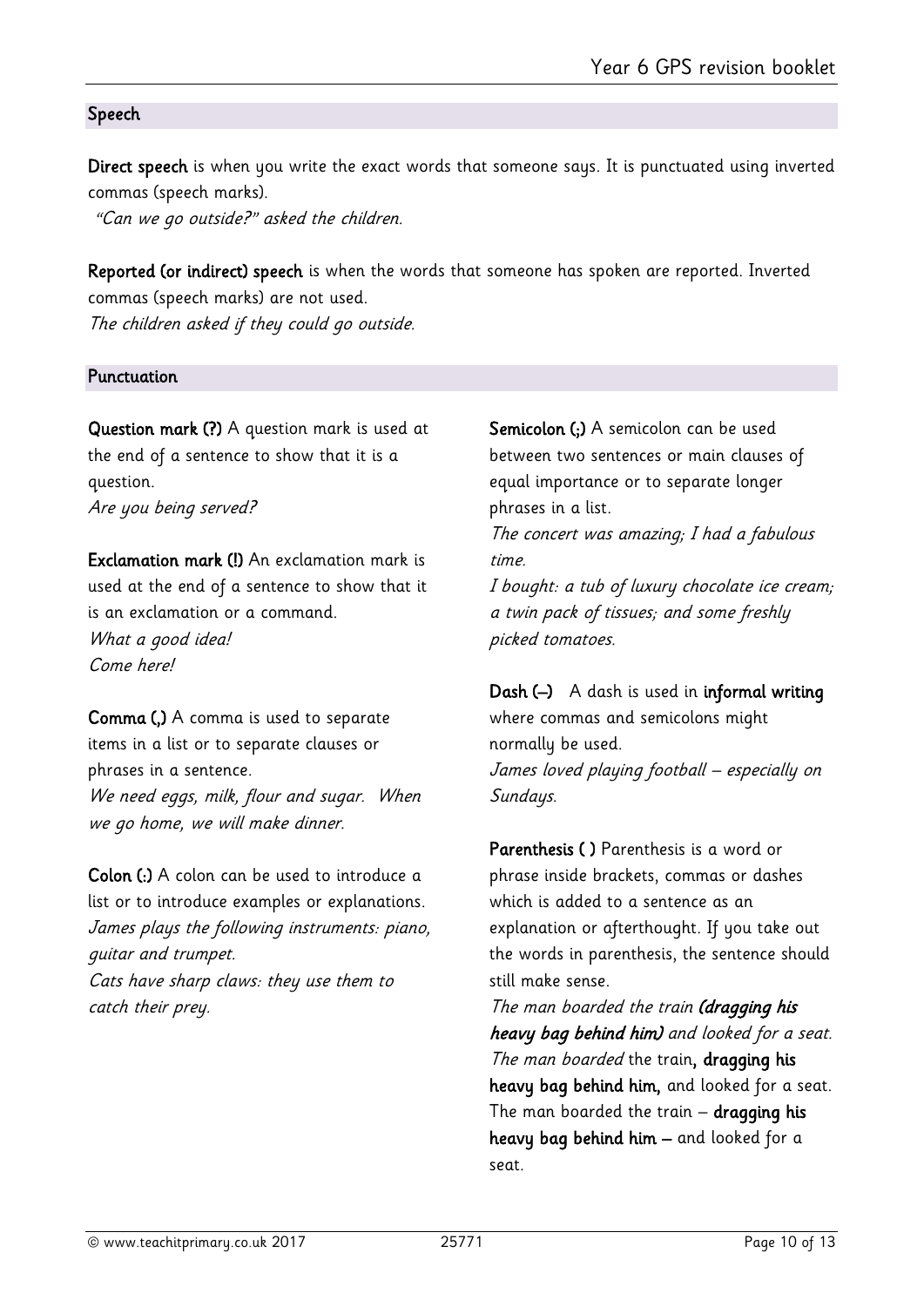# A Glossary of English words

г

| adjective          | Can be used before a noun, to modify it e.g. the gloomy wood<br>Can be used after the verb 'be' e.g. the wood was <i>gloomy</i>                                                                                                |
|--------------------|--------------------------------------------------------------------------------------------------------------------------------------------------------------------------------------------------------------------------------|
| adverb             | Can be used to modify a verb, an adjective or another adverb. Adverbs often<br>describe manner or time. The weather was very hot. The children soon became<br>tired. They slowly closed their eyes.                            |
| antonym            | Words are antonyms if their meanings are opposite e.g. hot-cold,<br>$in$ - $out$                                                                                                                                               |
| apostrophe         | Apostrophes can be used to show omission (missing letters) e.g. <i>They're going</i><br>out. They can also mark possession e.g. The teacher's bag was on the desk.                                                             |
| article            | The articles are the most common types of determiner a or an (indefinite) and the<br>(definite).                                                                                                                               |
| auxiliary<br>verbs | The verbs <i>be, do</i> and <i>have</i> can be used as auxiliary verbs. They help the main<br>verb make sense. She was swimming. Does he like chocolate? They have<br>finished. Modal verbs are also a type of auxiliary verb. |
| determiner         | Determiners are used before a noun or at the start of a noun phrase. It tells you<br>which one, how many or how much. Examples include: a, the, some, any, my,<br>each, either, no. E.g. No boys were found outside.           |
| ellipsis           | This is a set of three dots used to show that a word has been omitted or the<br>sentence is not finished e.g. Finally, there he was                                                                                            |
| finite verb        | A finite verb shows the tense e.g. present or past. Sentences typically have at<br>least one finite verb e.g. She wanted a horse.                                                                                              |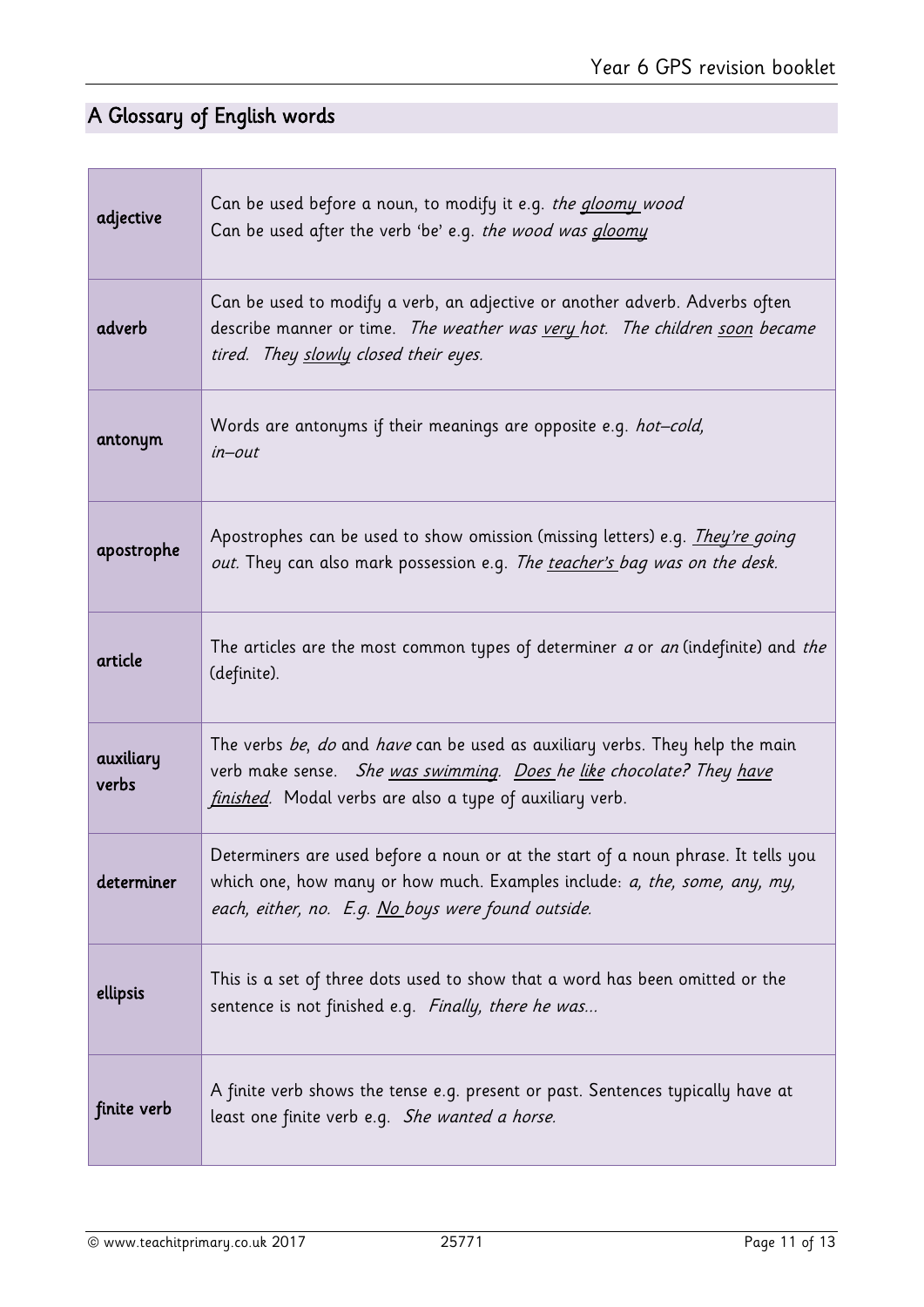| fronting,<br>fronted | A word or phrase that usually comes after the verb can appear at the beginning<br>of a sentence. This is called fronting. Fronted adverbials appear before the verb<br>e.g. After the match, we had a party.                                                                         |
|----------------------|--------------------------------------------------------------------------------------------------------------------------------------------------------------------------------------------------------------------------------------------------------------------------------------|
| homonym              | Words with different meanings which look exactly the same when written and<br>sound exactly the same when pronounced e.g. The child had the right answer.<br>The house is on the right. We went to the fair. It was a fair test.                                                     |
| homophone            | Word with different meanings that sound exactly the same when pronounced e.g.<br>He was a brown bear. The cupboard was bare.                                                                                                                                                         |
| hyphen               | A hyphen is shorter than a dash and is used to join two or more words, or to join<br>a prefix to a word e.g. co-ordinate, a two-year-old boy                                                                                                                                         |
| modal verb           | Modal verbs are a type of auxiliary verb that change the meanings of other<br>verbs. The main modal verbs are: can, will, would, may, might, shall, should,<br>must, ought to.                                                                                                       |
| noun                 | Nouns identify people, places and things. They can be used after determiners e.g.<br>the table, some information.                                                                                                                                                                    |
| object               | In some sentences the verb has an object. This is usually a noun, noun phrase or<br>pronoun which comes straight after the verb. E.g. I like the old painting. The dog<br>chased after him.                                                                                          |
| plural               | If you are just talking about one of something, it is singular. If there is more than<br>one, it is plural. A plural noun is often made by adding a suffix -s or -es e.g.<br>flower-flowers, loaf-loaves. Some plurals have a different form e.g. person-<br>people, child-children. |
| possessive           | This can be a noun with an apostrophe e.g. The girl's pen, James' bag or a<br>possessive pronoun e.g. The homework book on the table is mine.                                                                                                                                        |